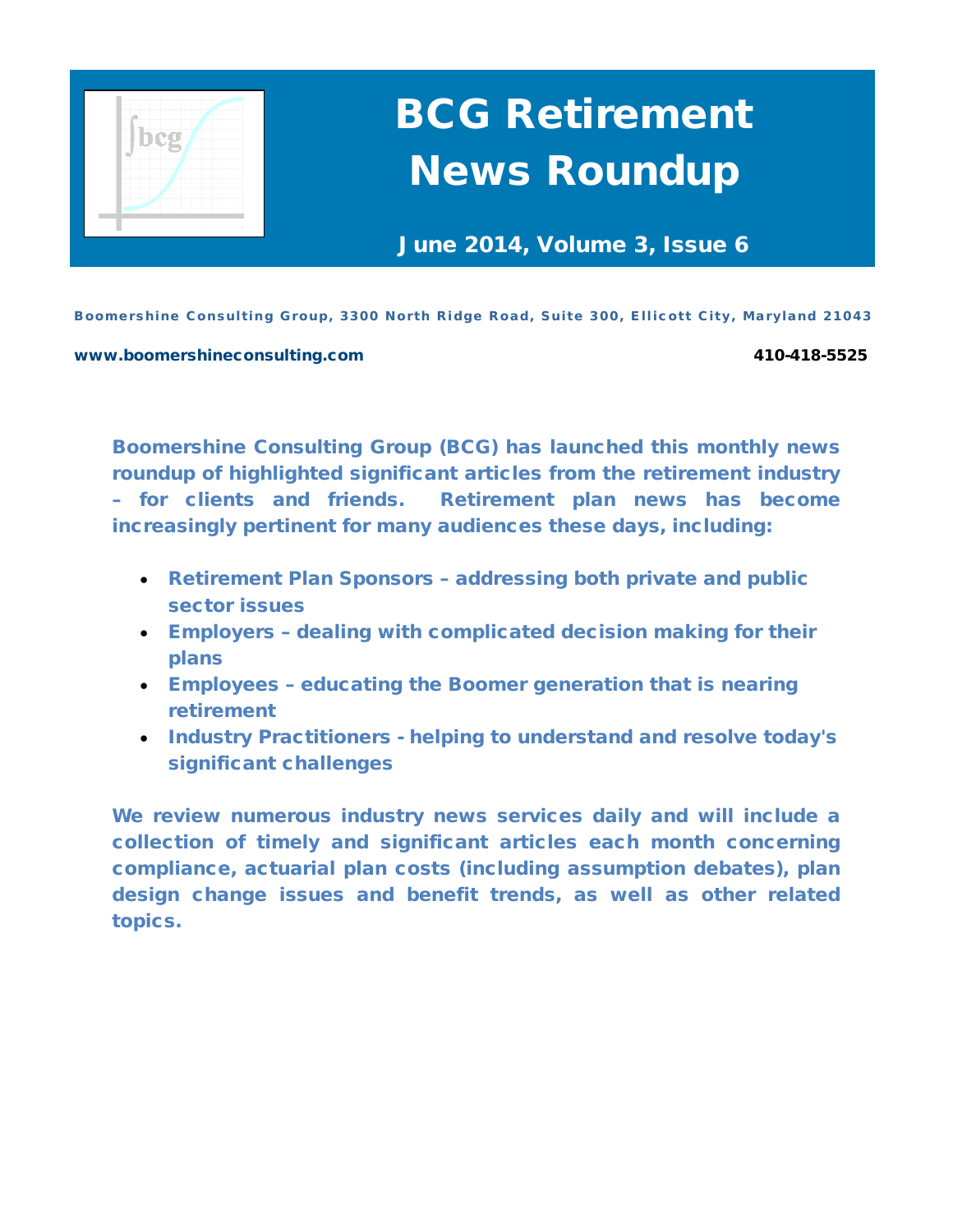## BCG Retirement News Roundup 2014

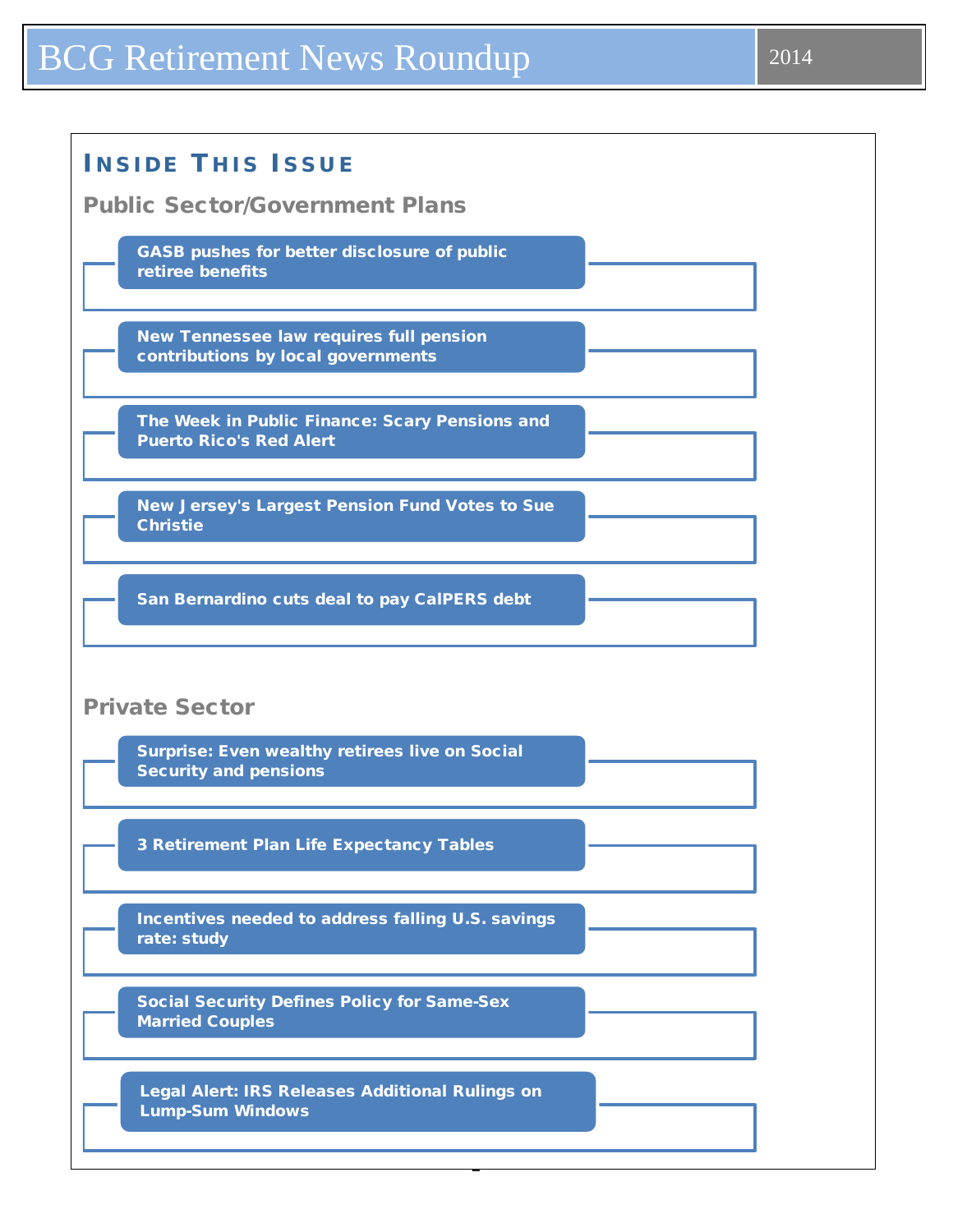#### <span id="page-2-0"></span>GASB pushes for better disclosure of public retiree benefits

The Government Accounting Standards Board gave its preliminary approval Wednesday to new standards that would force greater transparency in the accounting of health care obligations to government retirees.

The seven-member GASB voted unanimously to advance two draft proposals addressing the reporting of what are known as "other post-employment benefits," or OPEB, including retiree health insurance.

Once passed, these measures would require governments to recognize the net liabilities of their OPEBs on the face of their financial statements.

Currently, the extent of these liabilities can be published in the notes of a financial statement. By requiring this reporting on the face of a financial report, GASB, which sets the financial reporting standards for the public sector, hopes to encourage further transparency on what it views as a vital governmental budget issue.

For decades, OPEB liabilities were never reported on balance sheets, and consequently those obligations went underfunded or even unfunded. That began to change in 2006, when GASB required cities and states to begin to report their health care liabilities to retirees.

The new OPEB reporting standards follow the same logic as the GASB's latest pension guidance, which go into effect for governments with effective fiscal years beginning after June 15. Those standards require state and local governments to report their net pension liability in their financial statements.

GASB cannot require cities and states to fund their reported liabilities; it lacks the authority to do so. Whether to force governments to ensure adequate funding was a question left to state and local elected officials.

That, of course, has proven catastrophic in some cases. A 2013 study by Pew Charitable Trust of the 30 largest cities in the country found unfunded pension liabilities of \$99 billion, while unfunded retiree health care obligations amounted to \$118 billion.

As Detroit prepared to go through bankruptcy last year, its \$3.5 billion in unfunded pension obligations was widely known. Less apparent was the \$6.4 billion in OPEB obligations, primarily in retiree health care. Underreporting and underfunding of those obligations accounted for more than one-third of all of Detroit's liabilities.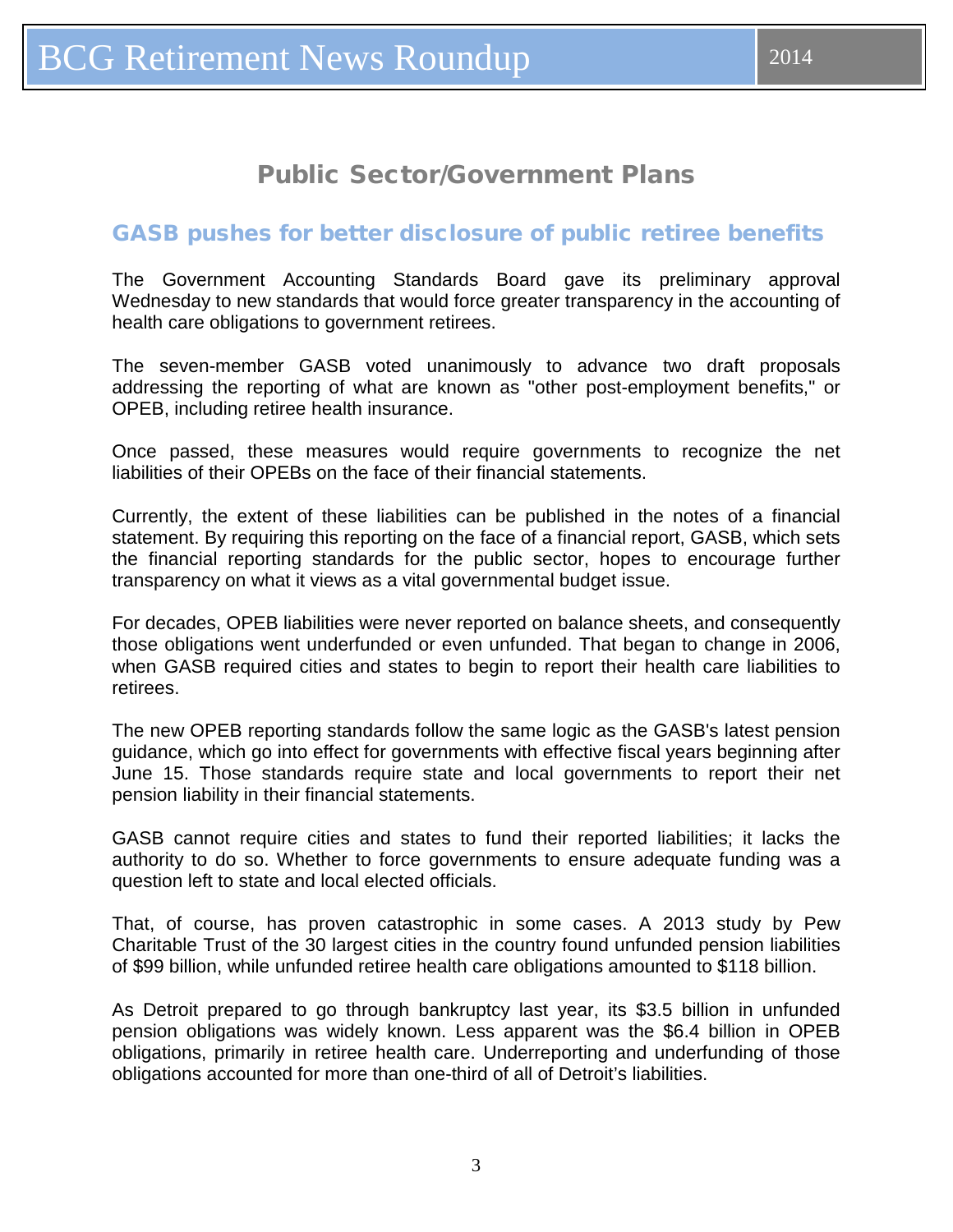<span id="page-3-0"></span>"OPEB represents a very significant liability for many state and local governments, one that is magnified because relatively few governments have set aside any assets to pay for those benefits," GASB Chair David Vaudt said in a statement. "It is vital, therefore, that taxpayers, policy makers, bond analysts, and others receive more and better information about these benefits so that they can better assess the financial obligations and annual costs related to the promise to provide OPEB."

The GASB is also proposing that if a government cannot meet its projected rate of return, leading to a future funding shortfall, then it would have to switch to a rate based on a 20-year tax-exempt high-quality general obligation bond. That could make a liability appear larger than before.

Governments would also have to immediately recognize OPEB expenses, instead of spreading them over many years, and would have to provide more extensive notes in their disclosures.

The drafts of the GASB's proposals will be posted on its website in June. A comment period will be followed by public hearings Sept. 10-12.

**© 2014 BenefitsPro**

## New Tennessee law requires full pension contributions by local governments

Tennessee Gov. Bill Haslam signed legislation on Wednesday that will require some local governments in the state to increase contributions to their pension funds.

It is effective immediately for contributions beginning July 1.

The Public Employee Defined Benefit Financial Security Act of 2014, which had been unanimously passed by both the state House of Representatives and Senate in April, requires local governments to contribute 100% of the "actuarially determined annual required contribution that incorporates both the normal cost of benefits and the amortization of the pension plan's unfunded accrued liability."

The act affects local government pension funds that do not participate in the \$40 billion Tennessee Consolidated Retirement System, Nashville, and originated as a proposal by the office of David H. Lillard Jr., state treasurer. Local governments with pension funds in TCRS are already required to fund 100% of the ARC.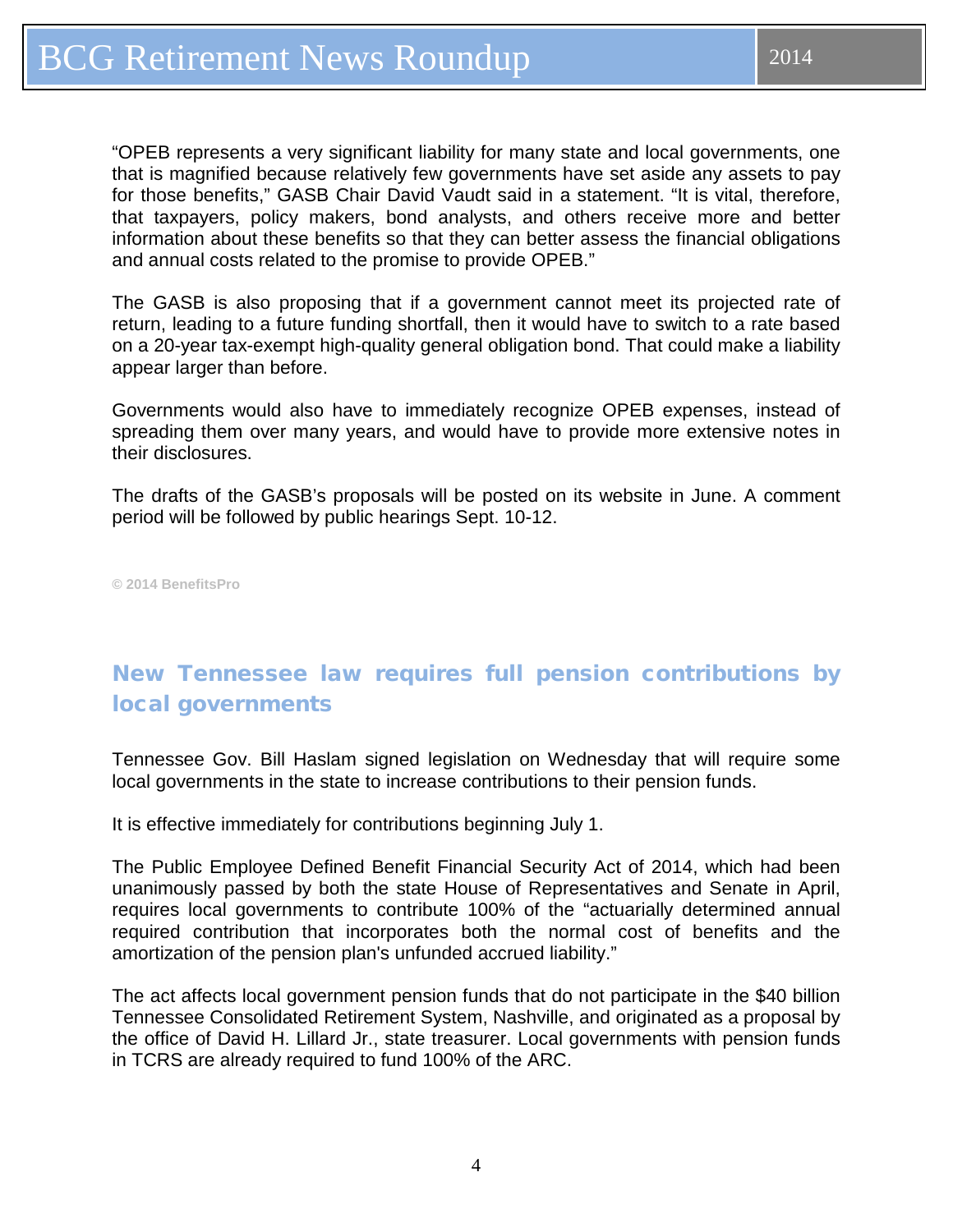<span id="page-4-0"></span>"Tennessee has a well-deserved reputation as one of the best financially managed states in the nation," Mr. Lillard said in a news release. "This landmark legislation continues that proud tradition by applying a common-sense approach to local government pension funding."

Local governments can work toward the 100% contribution requirement over six years, but local governments that would experience financial hardship can work with the Treasury Department if they can't reach 100% in that time frame.

Among local government pension funds that do not belong to TCRS is the \$1.9 billion Memphis City Retirement System.

The act is cited as a primary driver for Memphis Mayor A.C. Wharton Jr.'s recommendation to close the defined benefit plan. On July 1, 2013, the city contributed \$19.53 million to its pension fund for fiscal year 2014, just 20.4% of the annual required contribution of \$95.6 million.

As of July 1, 2013, the Memphis City Retirement System had \$2.592 billion in liabilities, giving the pension fund a 72.6% funding ratio.

**Copyright © 2014 Crain Communications Inc.,**

## The Week in Public Finance: Scary Pensions and Puerto Rico's Red Alert

A new report from the Center for State and Local Government Excellence said the upcoming accounting standards changes for reporting pension plan liabilities might not be the big bombshell that some folks previously thought. Many have said that the required changes, which call for a lower assumed rate of return in certain cases, could result in many plans' unfunded liabilities appearing to balloon in a single year. But the report's authors, Boston College's Alicia H. Munnell, Jean-Pierre Aubry, and Mark Carafelli, noted that the proposed new calculation is based on a number of assumptions, including future contributions from the government and from employees. How each pension plan interprets these assumptions will greatly affect how much each plan's liability changes.

Although governments often skip out on their pension contributions, "plan sponsors can easily assert that adequate contributions will be made and, therefore, assets will always be available to cover projected benefits," the report, released June 5, said. If this is the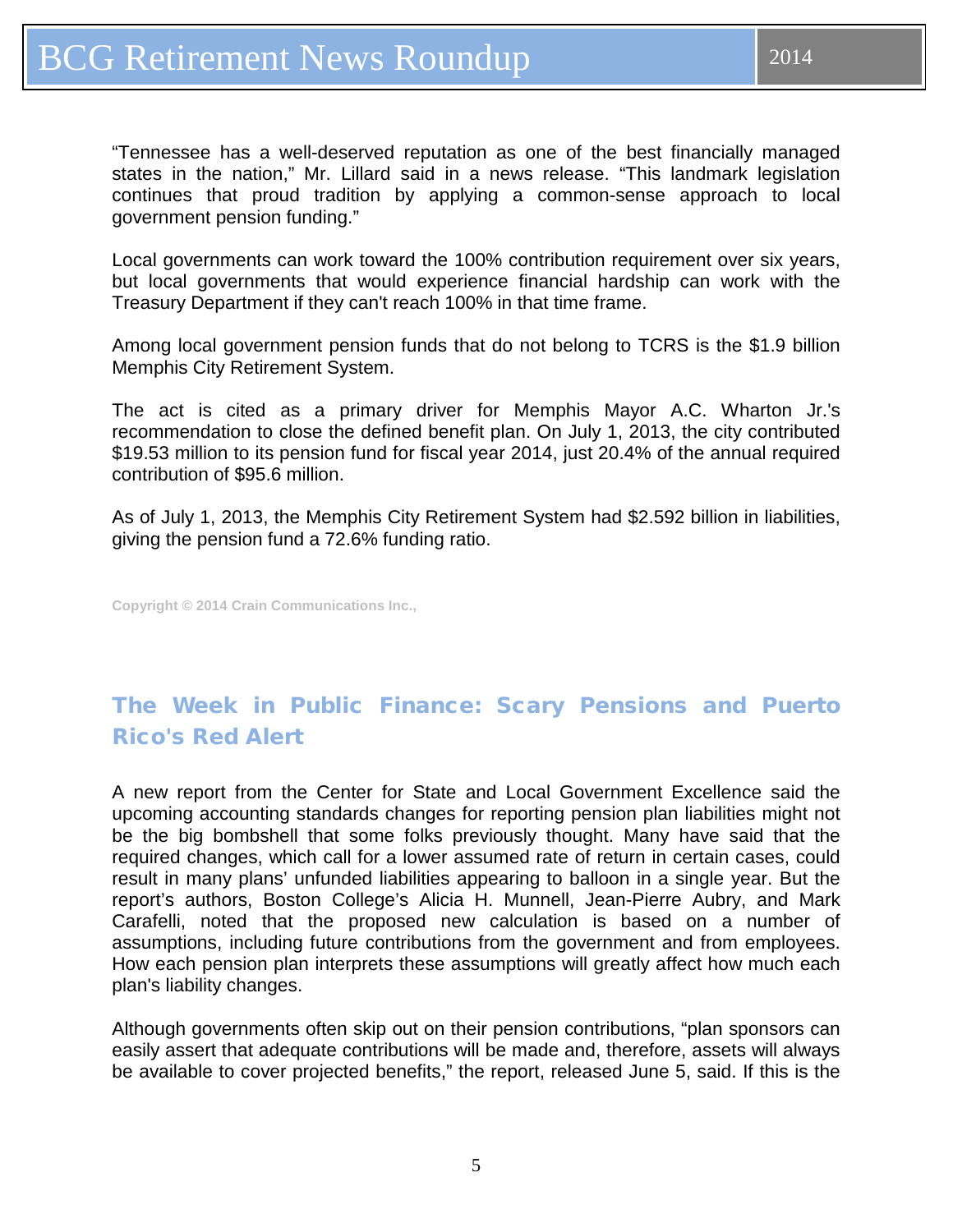case, the new rules say the relevant discount rate reverts to the plan's expected longrun rate of return (which is between 7.5 percent and 8 percent in most cases).

The new rules will also require plans to report the market value of their assets (based on the prior year's investment return) instead of smoothing out the value over a period of years and using the average rate of return over that period. Up until this year, most plans' smoothing periods have still included the losses of 2008 and 2009, resulting in reporting a lower investment return. Since 2009, many plans have posted double-digit returns on their investment. This means that plans' actual values have been slightly higher than has been reported and that will be rectified starting in 2014.

Therefore, the report concludes, that overall liabilities of the roughly 150 plans included in its survey will remain at 72 percent in 2014.

But scary investment fees can endanger pensions

A new Pew Charitable Trusts study took a look at the increasing investment by pension funds in higher-risk assets like hedge funds and real estate. Written with the Arnold Foundation, the study warned that the shift in investment strategy has also meant higher fees paid to fund managers. During the 1980s and 1990s, plans significantly increased their reliance on stocks, also known as equities. And during the past decade, funds have turned to alternative investments such as private equity, hedge funds, real estate and commodities to achieve their target investment returns. Since 2006, the share of alternative investments in public plans' portfolios have doubled to comprise nearly one-quarter of the average plan's investment mix.

"These trends underscore the need for additional public information on plan performance, insight on best practices in fund governance, and attention to the effect of investment fees on plan health," the study said. "With \$3 trillion in assets and the retirement security of 14.5 million state and local employees at stake, sound investment strategy is critical."

In short, increased investments in equities and alternatives could result in greater financial returns but also increased unpredictability and the possibility of losses on these assets, the study warns. Even a relatively small difference in return like 1 percent resulting from investment performance or fees equates to tens of million dollars in a multi-billion-dollar pension fund. Relying too heavily on these kinds of volatile investments could create massive instability in a fund that is supposed to provide retirement security for its members.

Busting up Puerto Rico's budget

Just one month ago, Puerto Rico Gov. Alejandro García Padilla was touting a balanced budget for 2015 – the commonwealth's first in more than a decade and coming one year earlier than the administration had projected. Now it looks as if that celebration was a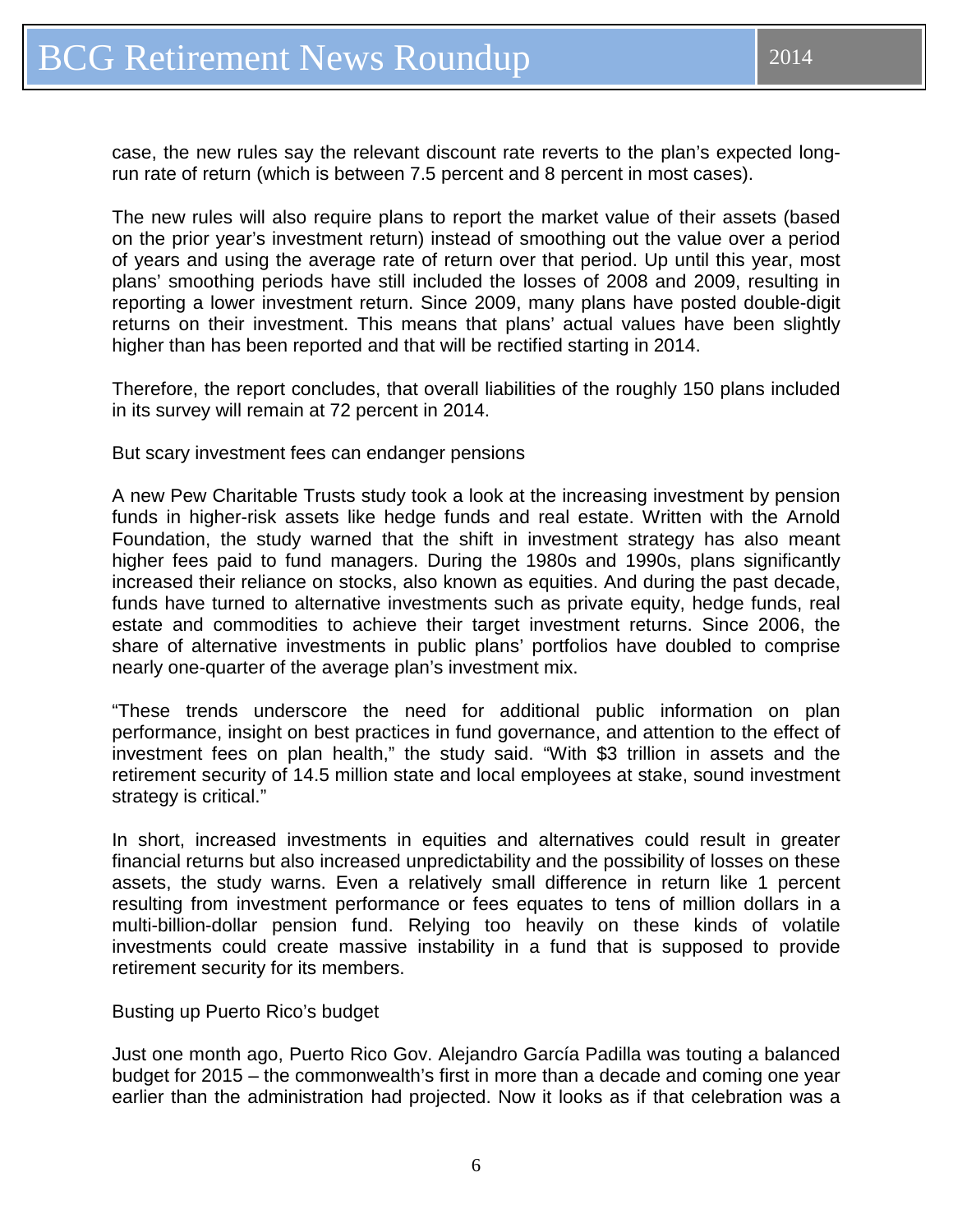<span id="page-6-0"></span>little premature. Puerto Rico announced a \$442 million revenue shortfall in April (\$380 million because of corporate tax underpayments) and Municipal Market Advisors' biweekly market brief said that's making investors worried about the island's near-term liquidity, the FY 2015 budget and further borrowing plans.

The commonwealth has said that emergency cuts can get the government back on track (almost) to close out the fiscal year at the end of this month. But, notes MMA, a recent analysis by Sergio Marxuach, director of Public Policy at the Center for New Economy, showed that PR may carry a structural budget gap forward into FY 2015 as large as \$1 billion.

"While the Governor has declared the budget 'balanced,' MMA's view is that this balance is illusory given the island's aggressive revenue estimates (up over \$650M resulting from new revenue measures), continued reliance on a handful of corporations, over \$500M of non‐recurring revenues, speculative proposed budget cuts, questionable savings, and lastly, the effect of the budget on the general economy," the brief said.

**©** 2014 All rights reserved. e.Republic, **by Liz Farmer | June 6, 2014**

#### New Jersey's Largest Pension Fund Votes to Sue Christie

The board overseeing the largest public-employee pension fund in New Jersey today voted to sue Gov. Chris Christie over his plan to take \$2.4 billion meant for the pension system over two years, acting in response to more than 10,000 letters submitted by public workers worried about the financial security of their retirement plans.

The Public Employees' Retirement System voted 6-0 to hire private attorneys and "take all necessary and appropriate action to compel the governor" to make \$3.8 billion in payments to the strained pension system over two years, instead of the \$1.38 billion Christie is proposing amid a budget crisis.

With 280,000 active employees and 139,000 retirees as of 2013, PERS is by far the largest pension fund in New Jersey. The board is made up of financial managers representing Christie's administration and unionized workers. Its decision to join the court battle against Christie is a sign of growing unrest among workers and retirees over the Republican governor's budget plan.

Board Chairman Thomas Bruno said Christie signed a pension overhaul in 2011 that gave public workers a contractual right to the full \$3.8 billion over two years. Under the state and federal constitutions, New Jersey cannot break its contracts, unions argue.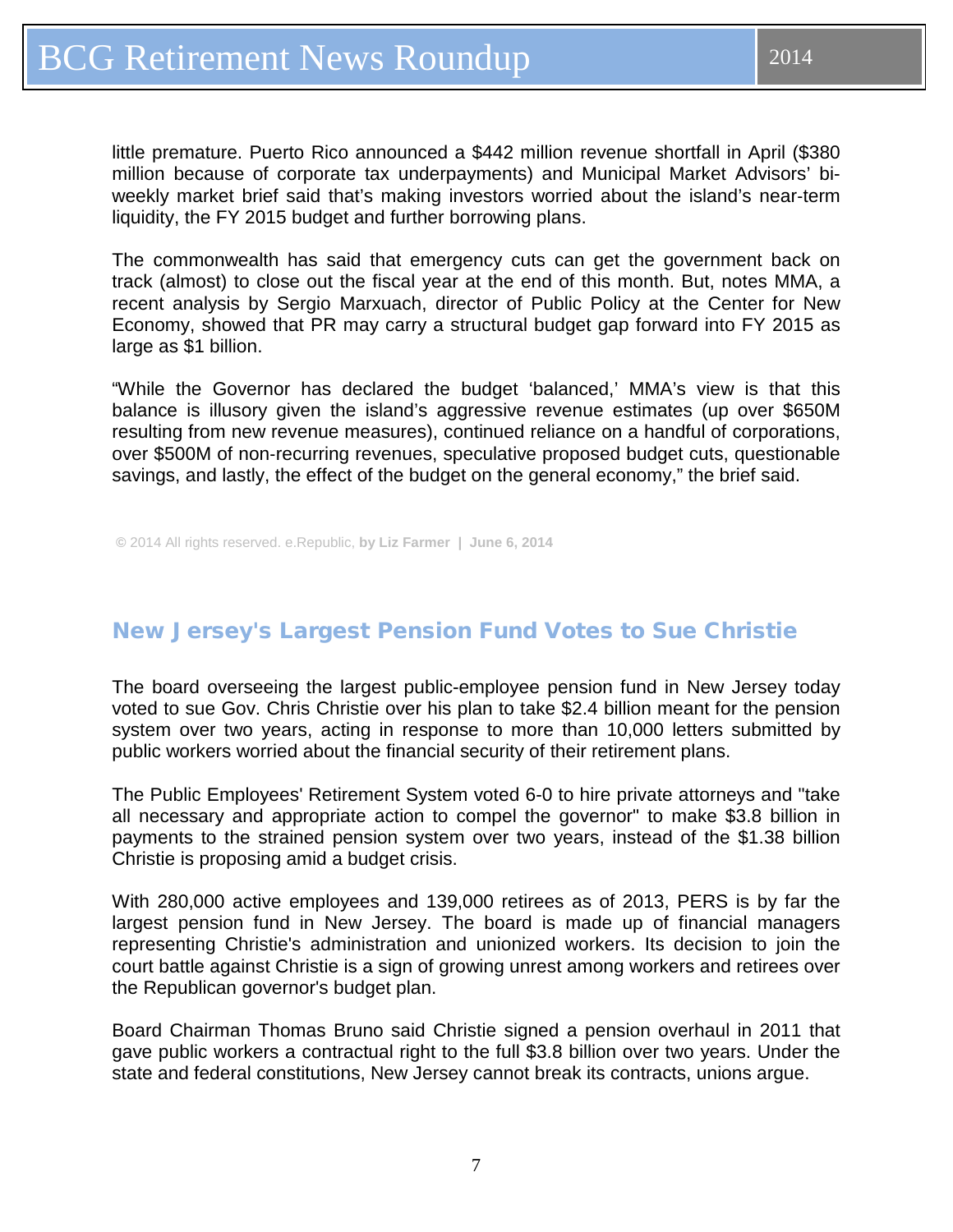<span id="page-7-0"></span>"We have more than 10,000 letters here," said Bruno, a retired state worker and former official with the Communications Workers of America union. "The board understands that it has ... a fiduciary obligation."

PERS members said they expect to join more than a dozen unions challenging Christie's maneuver at a hearing next Wednesday before Superior Court Judge Mary Jacobson in Trenton. Another pension fund, the Police and Firemen's Retirement System, has also voted to take legal action to block Christie's plan.

© 2014 All rights reserved. e.Republic

#### San Bernardino cuts deal to pay CalPERS debt

Bankrupt San Bernardino announced an agreement with CalPERS last week to pay off an unprecedented pension debt owed for skipping payments to the pension fund for a year — \$13.5 million, plus several million more in penalties and interest.

Details of the agreement reached in closed mediation were not released. But the city said in a court filing the CalPERS agreement "will help form the basis" for a debt-cutting plan needed to exit bankruptcy.

Whether the city's "interim agreement" with CalPERS means the city's debt-cutting "plan of adjustment" to exit bankruptcy will exclude pensions is not revealed in the court filing.

San Bernardino has not publicly proposed a pension cut. A sketchy plan for operating in bankruptcy only proposed a "fresh start" that would "reamortize CalPERS liability over 30 years," perhaps cutting costs \$1.3 million in the first year.

Last week, an attorney for San Bernardino emphasized the importance of the city's relationship with the pension system during his opening remarks at a status hearing with U.S. Bankruptcy Judge Meredith Jury.

"The importance of this agreement to mediation and the case cannot be overstated because of the size of the CalPERS claim, the importance of CalPERS and its relationship to the city and because the city believes based on discussions with unions and retirees that sustaining their relationship with CalPERS is very important," said Paul Glassman, the San Bernardino Sun reported.

The cash-short city's decision to skip employer payments to CalPERS, after an emergency bankruptcy filing in August 2012, would be grounds for termination of its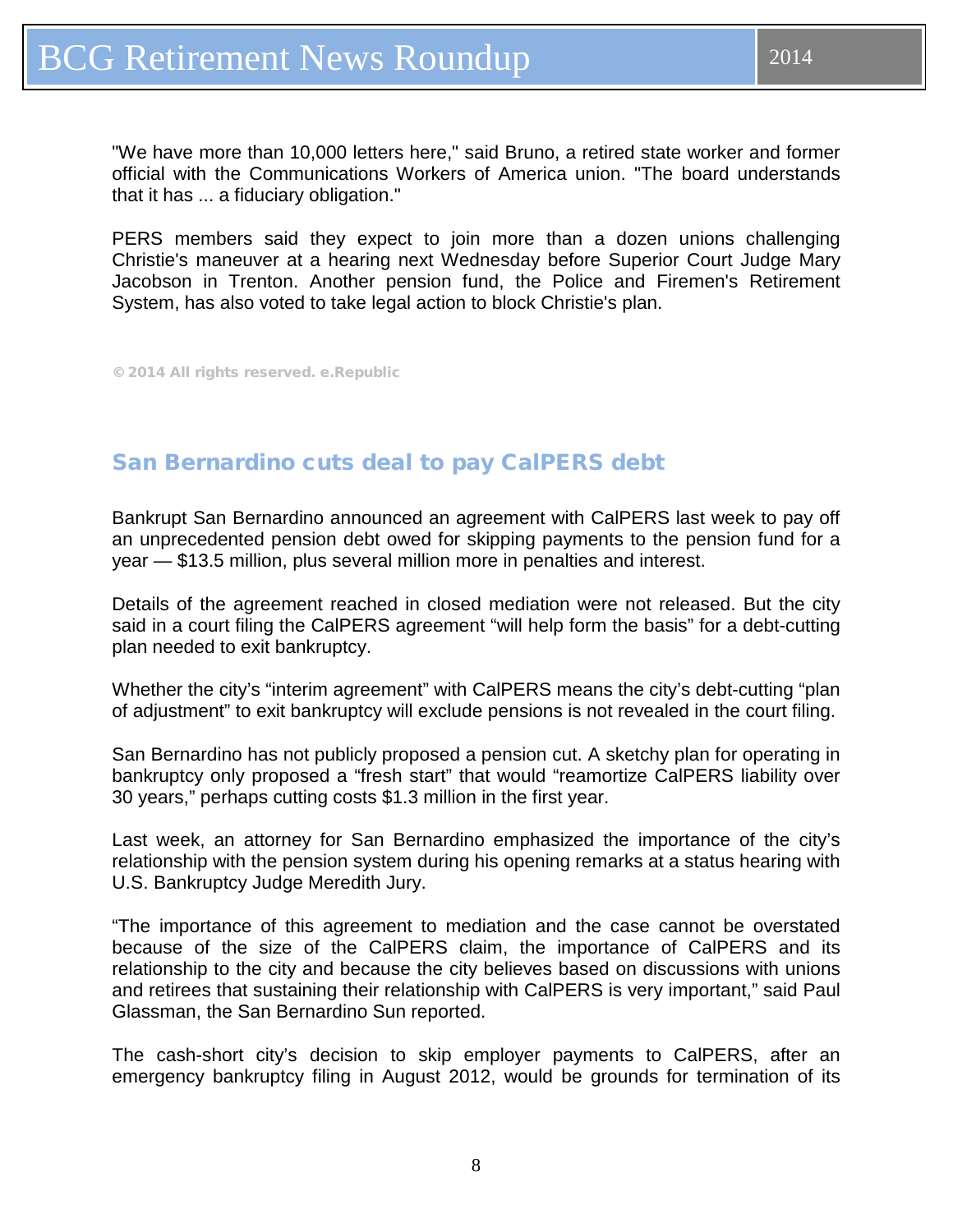CalPERS responded by attempting to sue San Bernardino for payment in state court. The federal bankruptcy judge blocked the attempt, saying employee pay would be threatened and the ability to reorganize in bankruptcy undercut.

Then CalPERS opposed San Bernardino's eligibility for bankruptcy, followed by an appeal when the judge ruled the city eligible. The agreement announced last week delays action on the appeal.

CalPERS also filed a brief in support of an appeal by the state Department of Finance and the state Controller of the bankruptcy judge's ruling protecting \$15 million in city tax revenue.

The judge blocked a state attempt to withhold \$15 million in San Bernardino sales and property tax revenue. The state said the city had not returned a similar amount of unspent housing funds after the state shut down local redevelopment agencies.

Unlike San Bernardino, Vallejo and Stockton continued to make their full CalPERS payments after filing for bankruptcy. The unprecedented San Bernardino lapse in payments was mentioned as CalPERS took several protective steps.

In a move said to be already under way due to low interest rates, CalPERS lowered the earnings forecast for terminated plans from 4.82 percent a year to 2.98 percent, sharply increasing the debt that must be paid if employers leave the system.

In April last year, the CalPERS board approved a staff proposal to sponsor legislation that would "provide CalPERS with a present lien on all assets of a contracting public agency in the amount of all obligations owed to the system."

After concluding negotiations with CalPERS, the court filing last week said San Bernardino officials are "now fully engaged" in negotiations with two holdout unions, police and firefighters.

An agreement reportedly may be near with police. But firefighters, worried the city may plan to contract for fire services, filed a request last week to be released from courtordered mediation, saying talks with the city were stalemated.

The city filing said San Bernardino plans to ask the judge for authorization to impose a "last, best and final offer" if unions do not agree to new cost-cutting contracts when negotiation procedures are completed, probably by the end of August or sooner.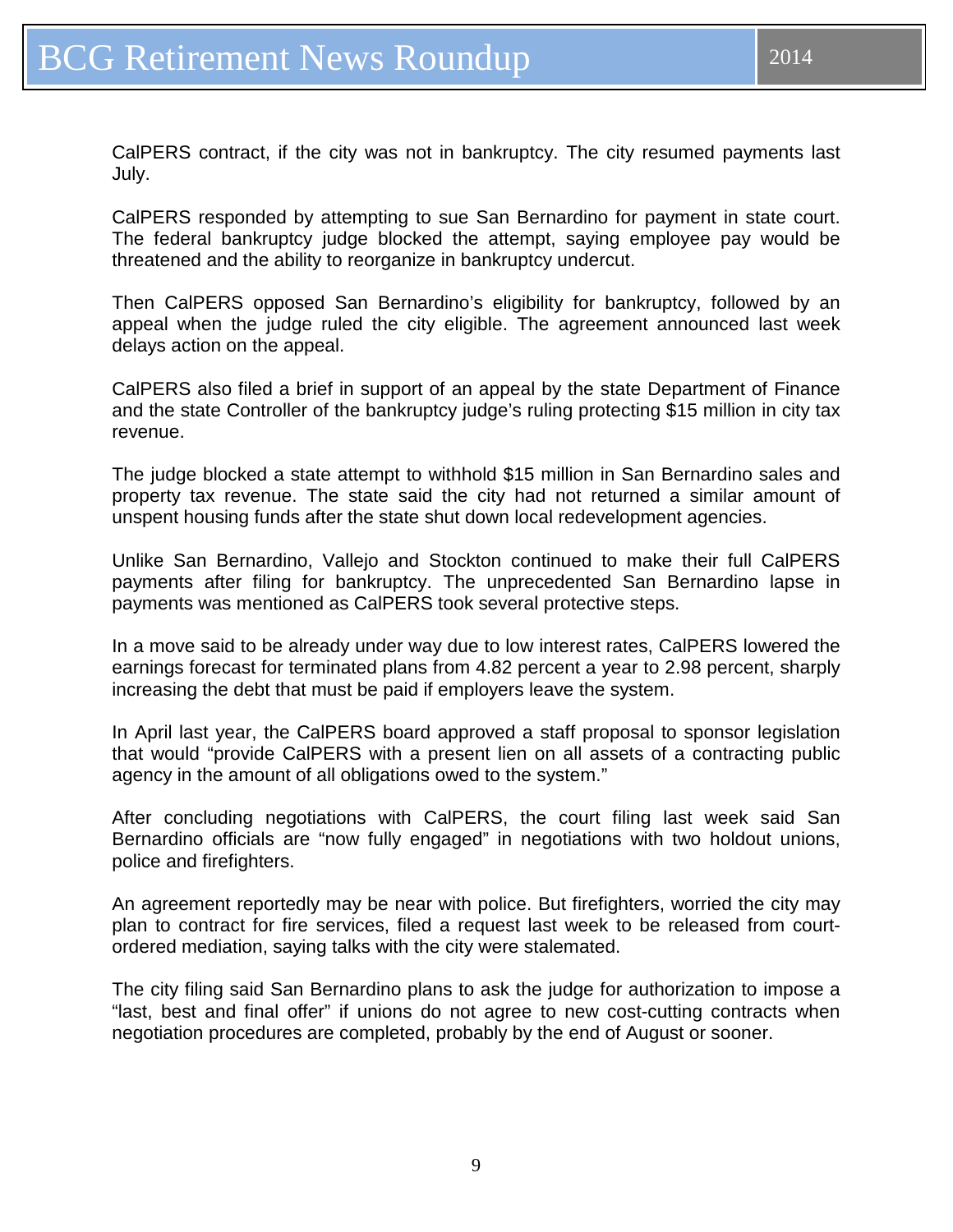The San Bernardino City Council is scheduled to adopt a new budget today (June 23). To make the spending plan balance, deep spending cuts are said to be needed in addition to the debt deferrals allowed in bankruptcy.

"Since employee compensation represents approximately 75 percent of the city's costs, many of the cost reductions inevitably are labor related," said the court filing.

The city's financial advisor, Michael Busch of Urban Futures, argued at the hearing last week that the city needs to cut employee pay to survive, the San Bernardino Sun reported.

"He divided firefighters' compensation into three categories of 40 firefighters each," the Sun said. "The top 40 average \$197,000 per year, the middle \$166,000 and the bottomthird \$130,000 per year."

The firefighters union, which has talked with the city outside of the closed mediation, did not mention pension cuts while listing the spending reductions sought by the city.

"The city is currently trying to eliminate from the City Charter those provisions that provide the salary formula for public safety and that protect the very existence of the City of San Bernardino's Fire Department," said the firefighters court filing.

"The city is also moving forward with (1) the closing of at least two, and as many as four, fire stations; (2) the elimination of between four six pieces of apparatus; and (3) the reduction of personnel associated with these cuts.

"The city is looking at changing work schedules and/or contracting out Fire Department services to other public and/or private entities."

An unusual city charter provision, "section 186," links the pay of San Bernardino police and firefighters to the average pay in 10 other cities, most much wealthier. Due to the link, police have twice received pay raises costing \$1 million during the bankruptcy.

A citizens charter review committee appointed by the city council recommended, after several public hearings, that Section 186 be replaced with collective bargaining. The city council is expected to put the measure on the November ballot.

Stockton, which filed a month before San Bernardino, theoretically could be approved to exit bankruptcy as soon as a hearing July 8. The judge may be considering a separate ruling to clarify whether CalPERS pensions can be cut in bankruptcy like other debt.

In Detroit, a federal bankruptcy judge has ruled that the city's pensions can be cut. Michigan Gov. Rick Snyder signed legislation Friday for a "grand bargain" providing state and foundation money to ease pension cuts retirees are being asked to approve.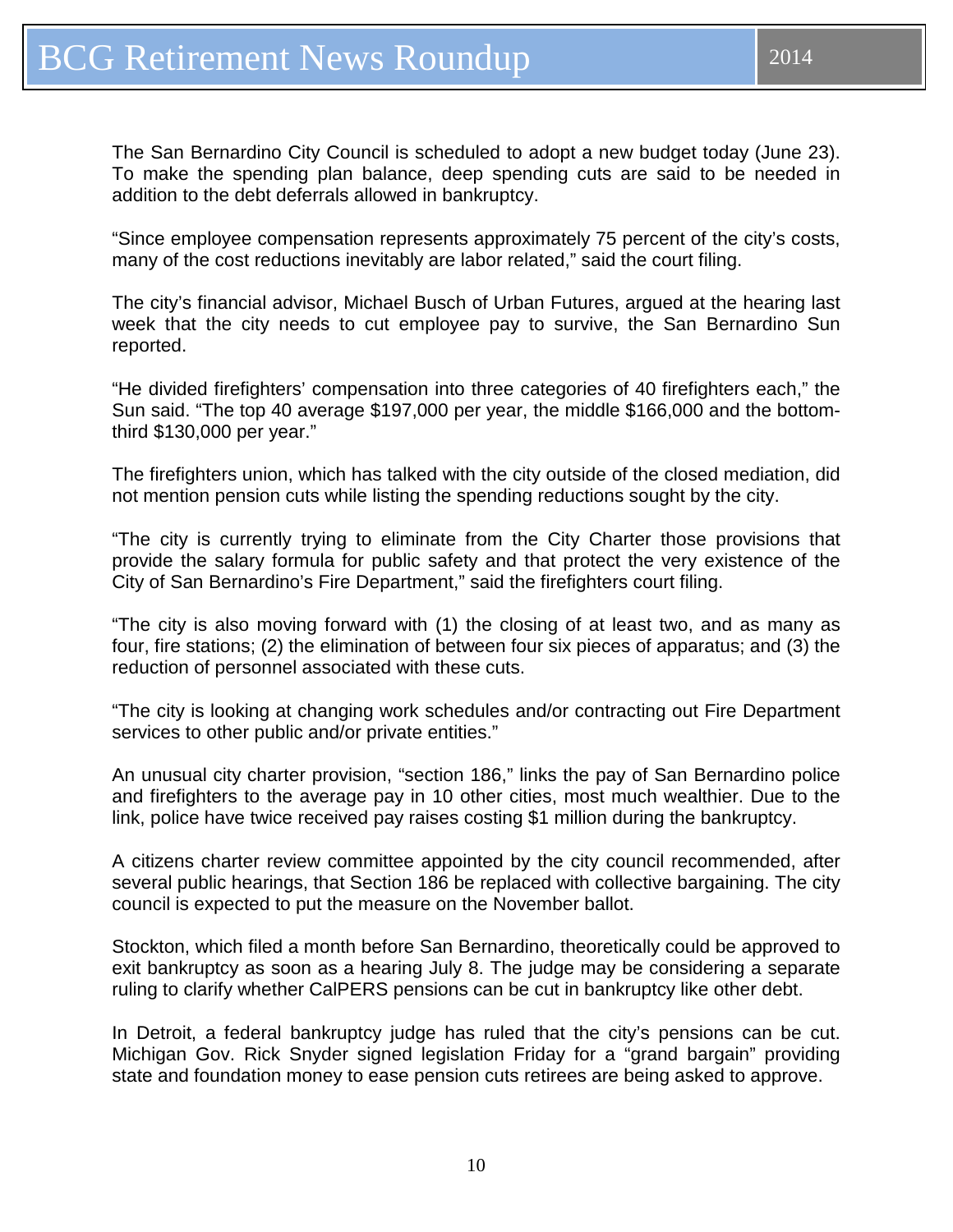<span id="page-10-0"></span>In a plan negotiated with unions, active Detroit workers will be switched to a "hybrid plan" that combines a smaller pension with a 401(k)-style individual investment plan.

"Trading down to a less generous pension plan is often said to be a legal nonstarter for government workers, so if Detroit succeeds, its hybrid could become a model for other distressed governments from Main to California," a page-one story in the New York Times said last week.

Copyright © The Kubrick Theme. Blog at WordPress.com.

## Private Sector

### Surprise: Even wealthy retirees live on Social Security and pensions

Where do affluent retirees get their income? Portfolios invested in stocks and bonds, you might think - but you'd be wrong. Turns out many are living mainly on Social Security and good old pensions.

That's the surprising finding of new research from a surprising source: Vanguard, a leading provider of retirement saving products like individual retirement accounts and 401(k)s. Vanguard studied the income sources and wealth holdings of more than 2,600 older households (age 60–79) with at least \$100,000 in retirement savings. The respondents' median income was \$69,500, with median financial assets of \$395,000. (The value of housing was excluded.)

The researchers were looking for answers to a mysterious question about the behavior of wealthier retirement account owners: Why do few of them draw down their savings? They found that nearly half the aggregate wealth of these households comes from the two mothers of all guaranteed income programs, Social Security (28 percent) and traditional defined-benefit pensions (20 percent).

The median annual income for these households is \$22,000 from Social Security, with an additional \$20,000 from pensions. Tax-deferred retirement accounts came in third among those who have them, at \$13,000 (11 percent).

"Only a small number of the people who have 401(k)s and IRAs are really relying on them as a regular source of income," said Steve Utkus, director of the Vanguard Center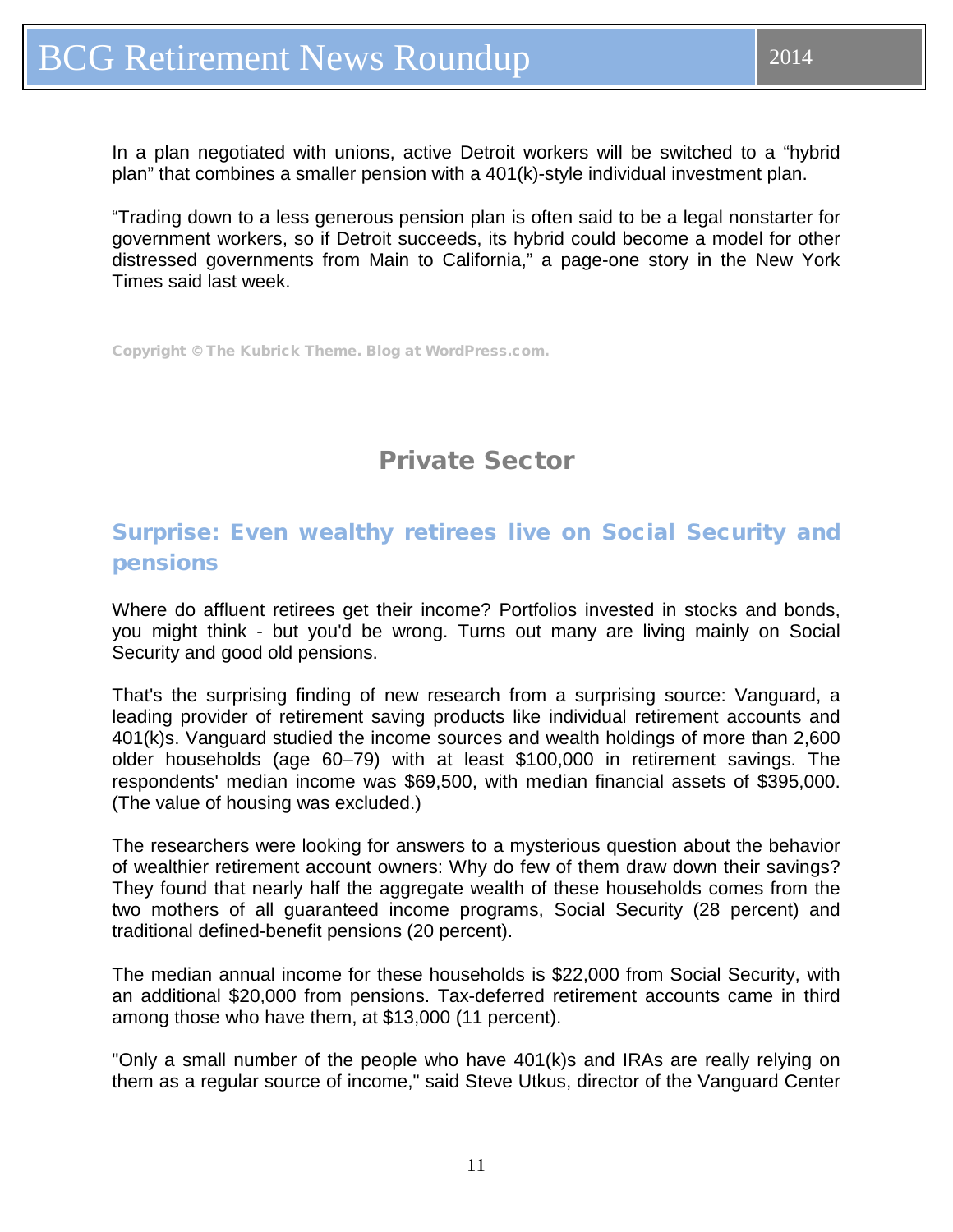for Retirement Research. "There's a lot more income from pensions than we expected," he adds.

That last finding may seem surprising, given all the publicity about shrinkage of definedbenefit pensions. Although most state and local government workers still have pensions, only a third of private-sector workers hold a traditional pension, down from 88 percent in 1975, according to the National Institute on Retirement Security. And NIRS data points to a continued slide in the years ahead.

"Will this look different 10 years from now - will we have less pension income and more from retirement savings accounts? I think so," Utkus says.

Another interesting finding: Twenty-nine percent of affluent retirees get some income from work, with a median income of \$24,600. And the rate of labor force participation was even higher - 40 percent - among households more reliant on retirement accounts.

"That's only going to jump dramatically over the next few years," Utkus says. "All the surveys show there's a real demand for work as a structure to life. People say they can use the money, or they want to work to get social interaction."

The findings are all the more striking because the big buzz in the retirement industry these days is about how to generate income from nest eggs. That includes creation of income-oriented portfolios, systematic drawdown plans and annuity products that act as do-it-yourself pensions.

Yet few retirement account holders actually are tapping them for income. The Investment Company Institute reports that just 3.5 percent of all participants in 401(k) plans took withdrawals in 2013. That figure includes current workers as well as retirees; the numbers are higher when IRAs are included, since those accounts include many rollovers from workplace plans by retired workers. With that wider lens, 20 percent of younger retired households (age 60-69) take withdrawals, according to a study for the National Bureau of Economic Research and the Social Security Administration's Retirement Research Consortium.

The income annuity market has been especially slow to take off. One option is an immediate annuity, where you make a single payment at the point of retirement or later to an insurance company and start getting a monthly check; the other is a deferred annuity, which lets you pay premiums over time entitling them to future regular income in retirement.

Deferred annuity sales doubled in 2013, to about \$2 billion, according to LIMRA, the insurance industry research and consulting group. But that's still a drop in the bucket of the broader retirement products market. And the Vanguard survey found that just 5 percent of investors surveyed held annuity contracts.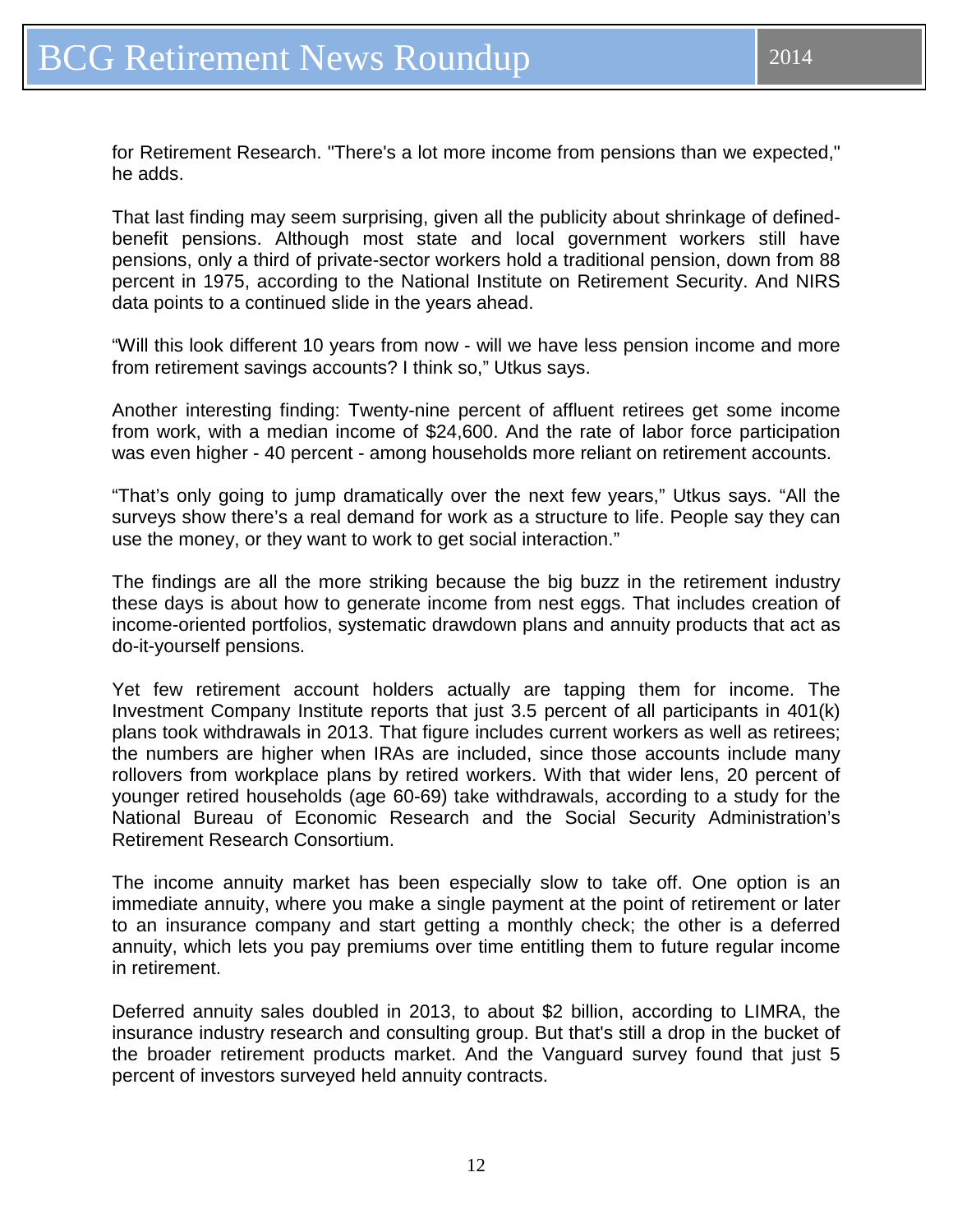<span id="page-12-0"></span>"The theme of translating retirement balances into income streams is emerging very slowly," Utkus says.

The Vanguard study also underscores the importance of smart Social Security claiming decisions, especially delayed filing. "There's been a sea change over the past year," Utkus says, with more people recognizing that delayed filing is one of the best ways to boost guaranteed income in retirement. Vanguard is "actively discussing

**Copyright © Reuters.com**

#### 3 Retirement Plan Life Expectancy Tables

There are three life expectancy tables used by IRA and employer plan account owners and beneficiaries. These tables were last updated by IRS for optional use in 2002 and were mandatory in 2003. You cannot choose which table you would like to use. Each one must be used in certain situations.

#### **Table 1: Single Life Expectancy Table**

This table must be used by all beneficiaries of inherited accounts. Generally a beneficiary looks up their age in the year after the account owner dies to find their life expectancy factor (you look up the age the beneficiary is on the last day of the year). Beneficiaries use this factor to calculate the required distributions from the inherited IRA. They only go to this chart one time. Each year after that, the life expectancy factor is reduced by one.

Beneficiaries can name their own beneficiaries (successor beneficiaries). If the beneficiary dies while there is still a balance in the retirement account, the successor beneficiary continues to take distributions using the reduce-by-one method established by the original beneficiary.

This table will generate the largest required distribution of all three tables.

Note: The rules for using the Single Life Table are different for beneficiaries who inherit through a trust or an estate, and there is another set of rules for spouse beneficiaries who do not move the inherited retirement funds to their own accounts.

#### **Table 2: Joint Life Table**

This table is used only by account owners with a spouse that is more than 10 years younger and when the spouse is the sole beneficiary of the IRA. The account owner finds the factor using their age and their spouse's age (the age they are at the end of the year). The account owner will go back to this table each year to look up their factor as long as they continue to meet the criteria.

This table will generate the smallest required distribution of all three tables.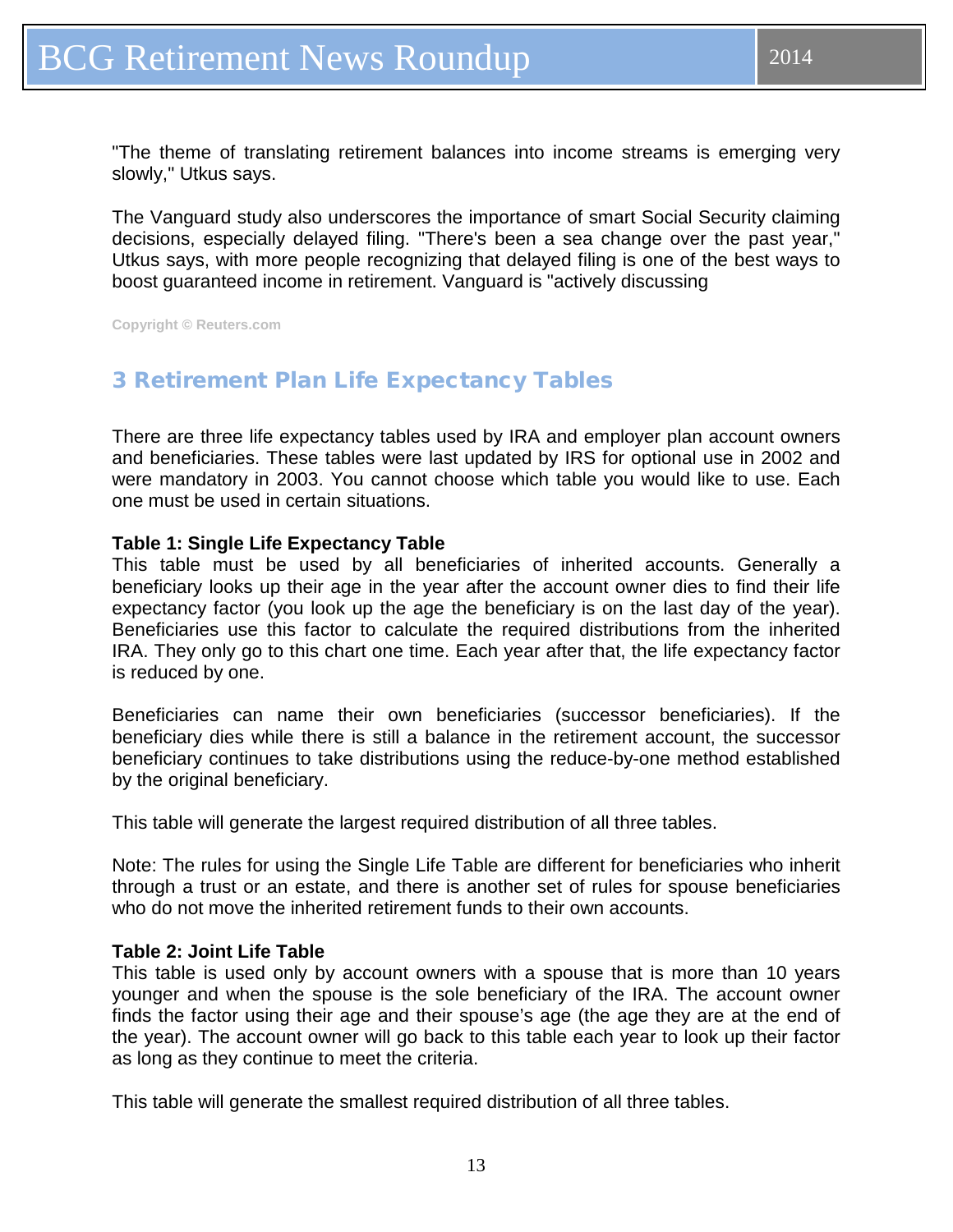#### <span id="page-13-0"></span>**Table 3: Uniform Lifetime Table**

This table is used by most account owners, except as noted for Table 2. It does not matter who the beneficiary of the account is. This table is never used by a beneficiary. The account owner looks up the age they will be at the end of the year on the table and goes back to the table each year to find the factor for the current year.

It is important that you know which table you need to use so that you can accurately calculate required distributions from your retirement accounts. Use of the wrong table could result in too much money being paid out for the year. That will unnecessarily deplete your retirement accounts and increase your income tax bill.

On the other hand, use of the wrong table could also result in too little being paid out for the year. That could lead to a penalty of 50% (that is NOT a typo) of the amount not distributed. Neither one of those results is a good thing.

**© www.TheSlottReport.com** 

#### Incentives needed to address falling U.S. savings rate: study

Greater incentives including expanding private-sector retirement programs are needed to encourage Americans to step up saving and curb the nation's dependence on foreign investors, according to a study released on Tuesday.

The household savings rate, which has been declining since 1984, when Americans were putting aside 10.7 percent of their after-tax income, is on track to fall to 3 percent in the 2030s from the current 4 percent, according to an Oxford Economics study.

The British-based data analysis firm warned that Americans would have to work longer, lower their standard of living or risk running out of money in retirement if they didn't begin to save more.

"To create the strong investment (and) labor recovery that we want to see in the U.S., that's going to need to be matched by savings by U.S. households if it's going to be truly sustainable and retirees are not in part increasing dependence on government for their well-being," Oxford Economics Chief Executive Officer Adrian Cooper said at a conference in Washington.

"Sadly, that's not the direction we're heading in right now," he added.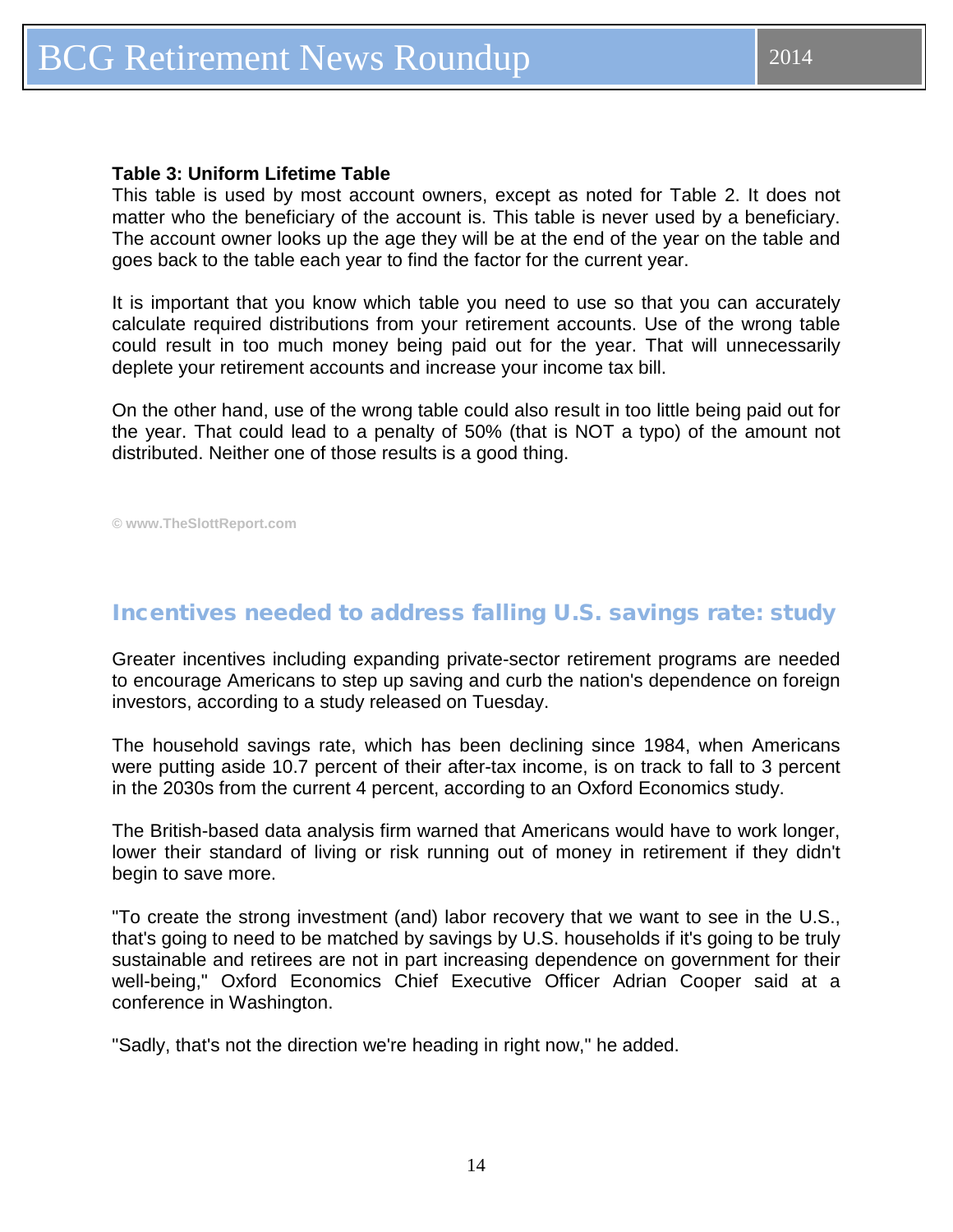<span id="page-14-0"></span>Lower-income households would need to save about 21 percent more pre-tax income to support an "adequate" standard of living, according to the study. The top 25 percent of households would only need to save 0.15 percent more.

Unless the savings rate increases to between 5 percent and 9 percent of gross domestic product, the United States would have to continue borrowing from foreign investors to keep the range of investment at an optimal 20 percent to 25 percent of GDP, the study said.

It recommended encouraging savings through payroll deductions. While larger companies offer 401(k) retirement plans that are funded in part by payroll deductions, smaller firms are less likely to do so.

It also said automatically enrolling employees in savings plans would be helpful, as would providing matching employer contributions.

**© Reuters.com**

## Social Security Defines Policy for Same-Sex Married Couples Agency Extends Benefits Broadly, Subject to Legal **Constraints**

Social Security has published new instructions that allow the agency to process more claims in which entitlement or eligibility is affected by a same-sex relationship. These instructions come in response to last year's Supreme Court decision in U.S. vs. Windsor, which found Section 3 of the Defense of Marriage Act unconstitutional.

This latest policy development lets the agency recognize some non-marital legal relationships as marriages for determining entitlement to benefits. These instructions also allow Social Security to begin processing many claims in states that do not recognize same-sex marriages or non-marital legal relationships. We have consulted with the Department of Justice and determined that the Social Security Act requires the agency to follow state law in Social Security cases. The new policy also addresses Supplemental Security Income claims based on same-sex relationships.

"As with previous same-sex marriage policies, we worked closely with the Department of Justice," said Carolyn W. Colvin, Acting Commissioner of Social Security. "We are bound by the law within the Social Security Act, and we have to respect state laws. We remain committed to treating all Americans fairly, with dignity, and respect."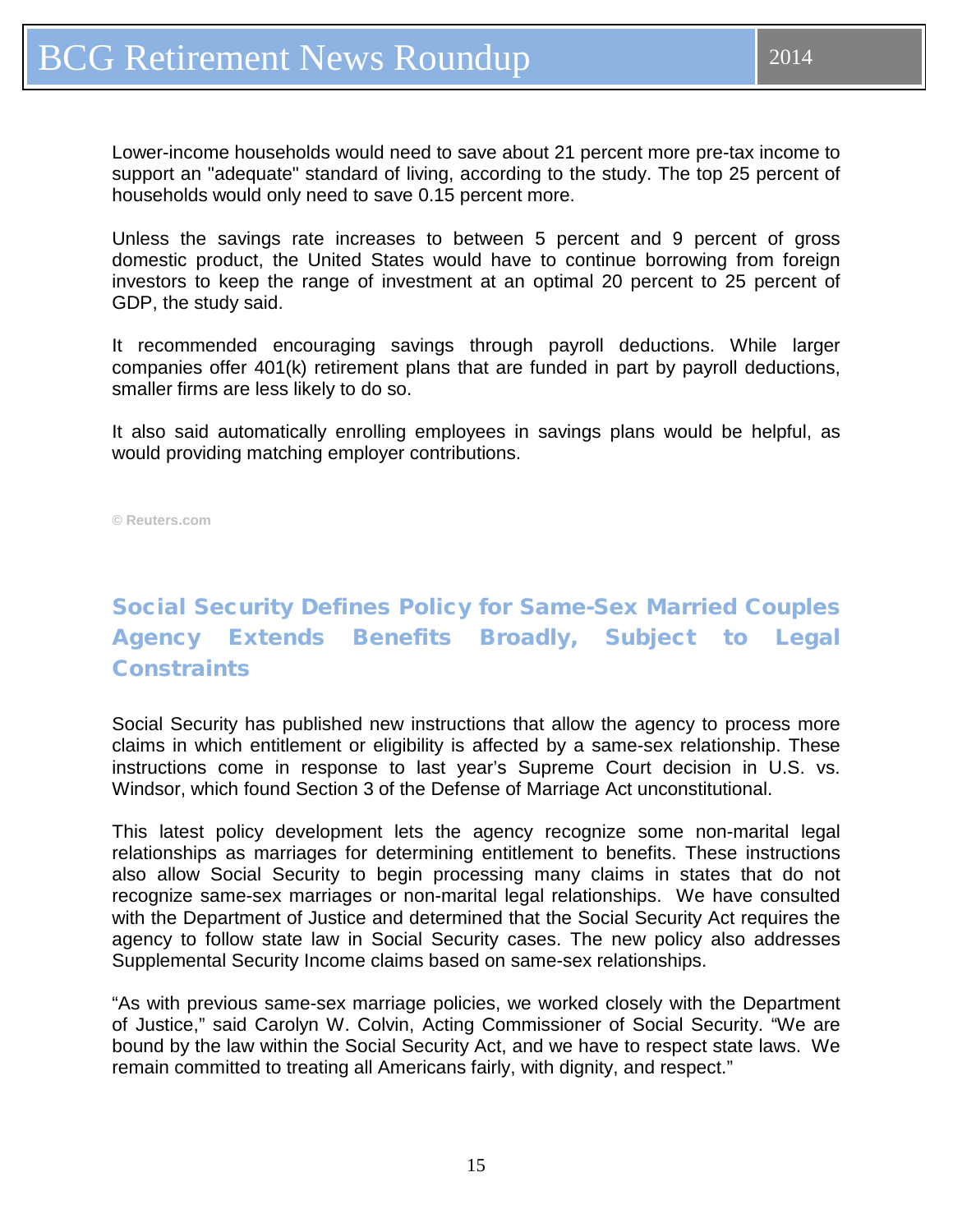<span id="page-15-0"></span>If a person believes he or she may be entitled to or eligible for benefits, they are encouraged to apply now.

**© 2014Social Security Administration**

## Legal Alert: IRS Releases Additional Rulings on Lump-Sum **Windows**

The practice of offering lump-sum distributions has become increasingly popular among defined benefit plan sponsors looking to decrease volatility or other defined benefit plan risks. In some situations, plan sponsors offer the lump sum to participants in pay status as well as terminated vested participants who have not yet commenced payments. In late May 2014, the Internal Revenue Service (IRS) released a series of four private letter rulings concluding that defined benefit pension plan amendments allowing participants in pay status to elect, during a limited time period, lump-sum distributions of their remaining plan benefits were permissible under the required minimum distribution rules of the Internal Revenue Code (IRC).

The rulings follow two similar private letter rulings issued by the IRS in 2012, and highlight the fact that these types of arrangements require a range of considerations under the IRC and Title I of the Employee Retirement Income Security Act (ERISA), regardless of whether they are offered to terminated vested participants or participants in pay status.

#### The Rulings

The requesting plan sponsors all noted that they had experienced increased volatility in their pension plan obligations in recent years, which had made them less competitive in the global market. As a result, they wished to amend their plans to offer participants and beneficiaries in pay status a limited window of time in which they could elect to receive their remaining plan benefits in one lump-sum payment. Several of the requesting plan sponsors also noted that they would allow terminated vested participants to participate in the window, but did not request rulings with respect to those individuals.

The window period lump-sum option was structured in the 2012 rulings and the 2014 rulings as follows. The affected payees could keep their current form of payout, or elect any of the applicable new options made available by the plan amendment: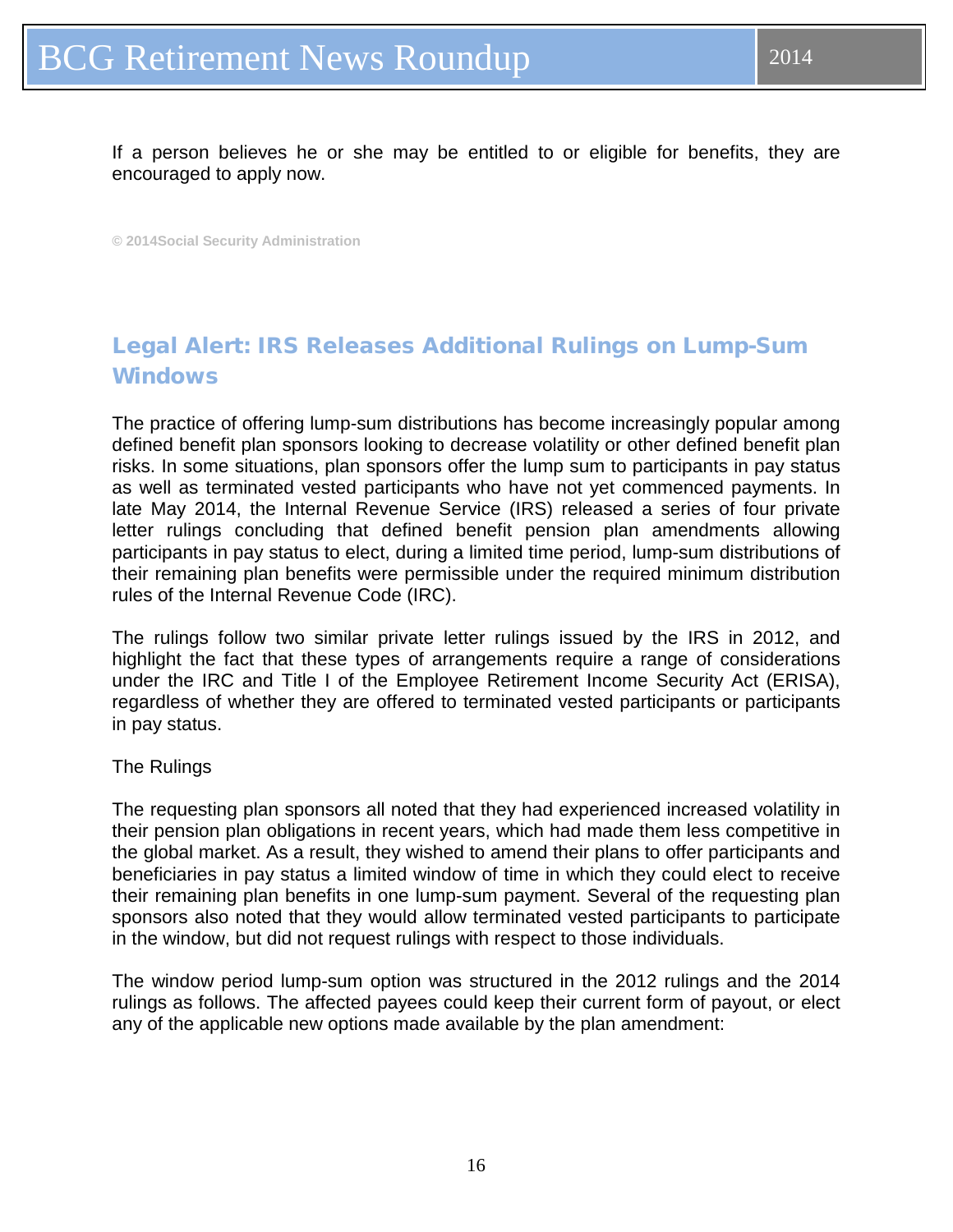| <b>PLR</b> | <b>Duration of Window Period</b> | New Payout Option(s)<br><b>Offered to Payees:</b>                                                                                                                                                                                    |
|------------|----------------------------------|--------------------------------------------------------------------------------------------------------------------------------------------------------------------------------------------------------------------------------------|
| 201228045* | 60-90 days                       | Lump sum<br>$\bullet$<br>Qualified joint and<br>$\bullet$<br>survivor annuity<br>(QJSA)<br>Qualified optional<br>survivor annuity<br>(QOSA)                                                                                          |
| 201228051* | 30-60 days                       | Lump sum<br>$\bullet$<br><b>QJSA</b><br>QOSA                                                                                                                                                                                         |
| 201422028  | 60-90 days                       | Lump sum<br>$\bullet$<br>QJSA (married<br>participants)<br>QOSA (married<br>participants)<br>Single life annuity<br>(SLA) (single<br>participants)<br><b>NOTE: Beneficiaries and</b><br>alternate payees only<br>offered a lump sum. |
| 201422029* | 30-60 days                       | Lump sum<br>$\bullet$<br>Normal form of plan<br>payment<br>QOSA<br>$\bullet$                                                                                                                                                         |
| 201422030* | 60-90 days                       | Lump sum<br>$\bullet$<br><b>QJSA</b><br>QOSA<br><b>SLA</b>                                                                                                                                                                           |
| 201422031  | 60-90 days                       | Lump sum<br><b>QJSA</b><br><b>QOSA</b><br><b>NOTE: Beneficiaries and</b><br>alternate payees only<br>offered a lump sum or<br>single life annuity.                                                                                   |

\*On the face of these rulings, there were no apparent distinctions between the forms of payment made available to participants and the forms of payment made available to beneficiaries and alternate payees.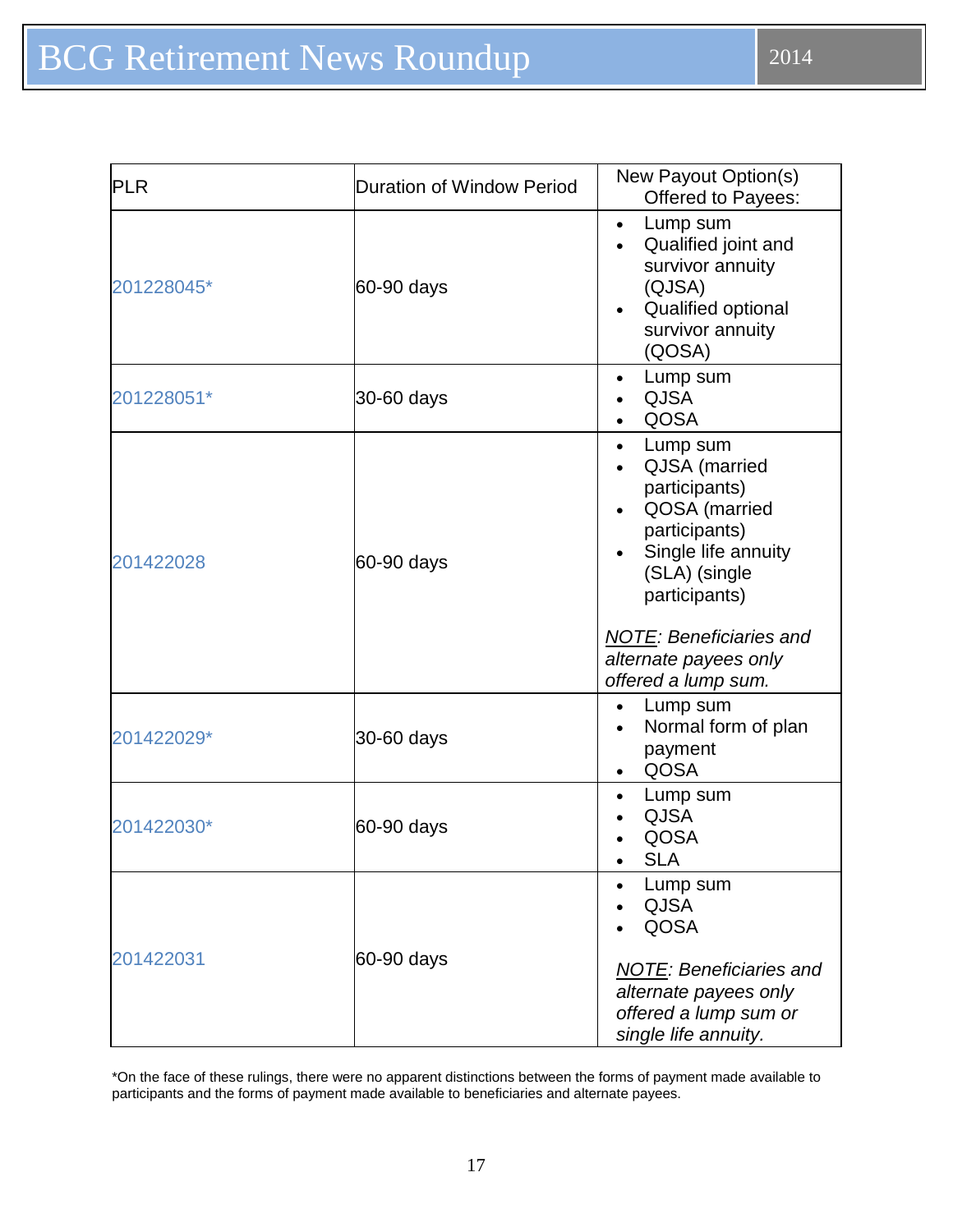Each requesting plan sponsor represented, among other things, that:

Its methods for valuing the lump-sum distributions would comply with IRC Section 417(e) and that the window would not trigger any of the benefit restrictions described in IRC Section 436; and

Applicable spousal consent requirements would be met. All elections would require spousal consent. In the event a participant had remarried since his or her initial annuity starting date, spousal consent would include, if applicable, the participant's current and former spouses.

At issue in these rulings (as well as the IRS's earlier 2012 rulings) was whether the proposed lump-sum distributions would violate the IRC's required minimum distribution rules. The required minimum distribution rules provide that once a participant or beneficiary begins receiving lifetime annuity payments, his or her monthly payment amount may not increase and his or her payment period may not be modified except in specific, limited circumstances. One such circumstance is when a plan amendment provides for the payment of increased benefits. Although the addition of the lump sumoption would result in an increased payment amount and shortened payment period, the IRS concluded that the election to cash out the remainder of the annuity would be permissible because the lump-sum option was being offered pursuant to a plan amendment and only during a limited window period. The IRS also noted in PLR 201422031 that, as long as the portion of any lump-sum distribution attributable to that year's required minimum distribution is not treated as an eligible rollover distribution, the lump-sum option itself would not trigger the excise tax under IRC Section 4974 for failure to take a required minimum distribution.

The 2014 rulings had been pending since as early as October or November 2012, and were issued on March 5, 6 and 7, 2014.

#### Other Considerations

Similar to its 2012 rulings, the IRS noted that it was only expressing an opinion with respect to the required minimum distribution issue, and not with respect to any other potential tax consequences, or any implications under Title I of ERISA. The rulings emphasize the fact that there are a number of additional issues that plan sponsors and fiduciaries should consider in designing these types of programs, whether offered to participants in pay status or not. Some of these issues include:

Spousal Consent – Lump-sum offers must comply with the same spousal consent rules that apply to initial benefit elections.

QJSA Rules – In addition to the lump-sum option, the plan must still make qualified joint and survivor annuities and qualified optional survivor annuities available to participants.